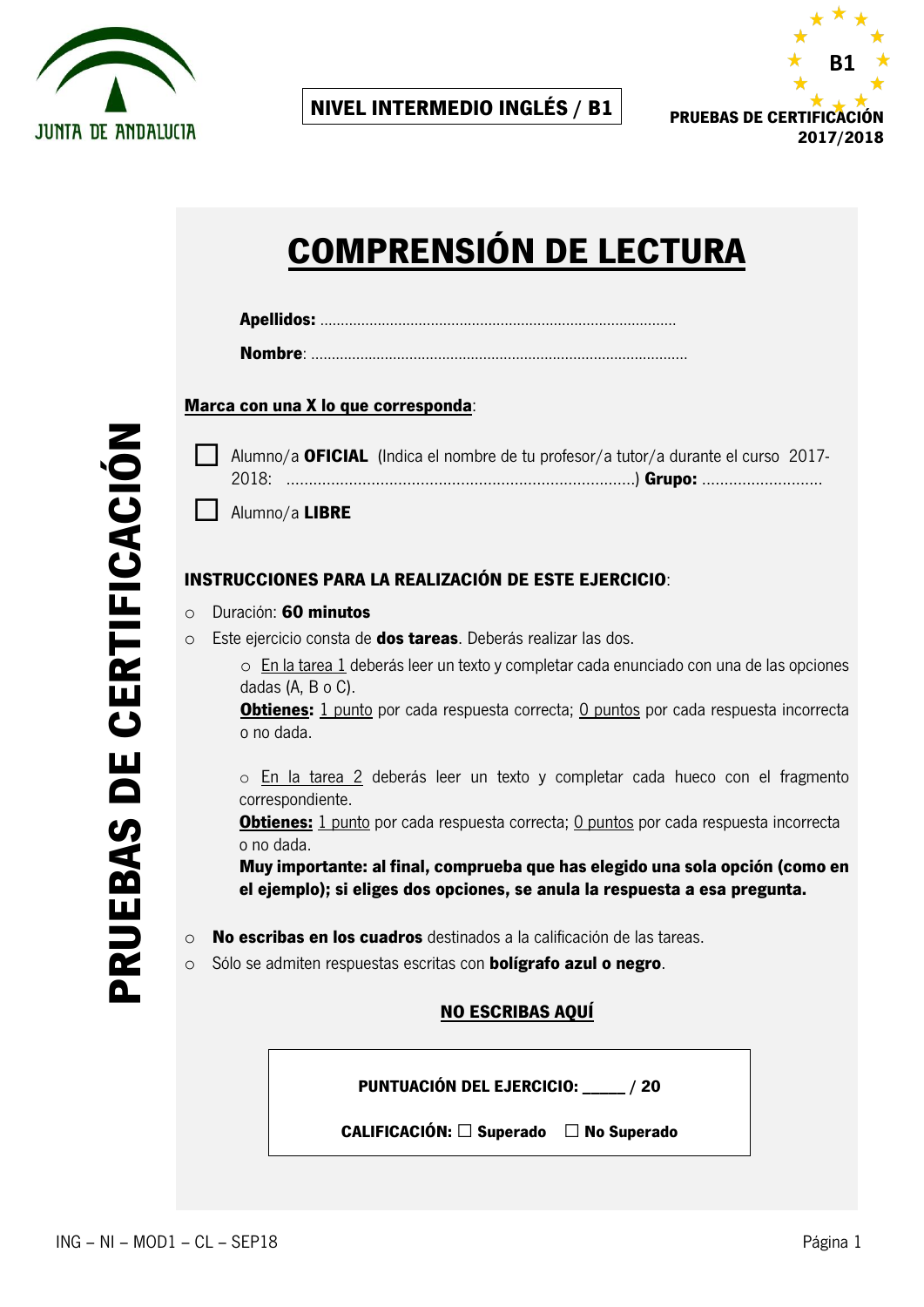



### **TAREA 1 - 10 puntos: Read the following text and answer the questions on page 3.**

## **Welcome to Vietnam**

Incredibly exotic and fascinating, Vietnam is a country of breathtaking natural beauty with a unique heritage, where travel quickly becomes addictive.

#### **Sensory Overload**

Unforgettable experiences are everywhere in Vietnam. There's the sublime: looking at a surreal seascape of limestone islands on a cruise in Halong Bay. The ridiculous: taking 10 minutes just to cross the street through a tsunami of motorbikes in Hanoi. The inspirational: exploring the world's most spectacular cave systems in Phong Nha-Ke Bang National Park. The comical: watching a loaded man riding a motorbike and honking pigs in the middle of the country lane. And the contemplative: witnessing a solitary grave in a cemetery of thousands of war victims.

#### **History & Culture**

Vietnamese culture is complex, diverse and represents something of a history lesson. The nation's labyrinthine, crowded trading quarters are rich in indigenous crafts and reflect centuries-old mercantile influences. Ancient temples show distinctly Chinese influences in the north and Hindu origins in the south. Meanwhile the broad, tree-lined boulevards and grand state buildings that honor the capital date from the French colonial period. And it's impossible to forget Vietnam's pivotal position close to the epicentre of East Asian power and prosperity, for its cities' skylines and luxury hotels.

#### **A Culinary Superpower**

Thailand may compete for the first position in the ranking, but in Southeast Asia nothing really comes close: Vietnamese food is *that* good. Incredibly subtle in its flavours and outstanding in its diversity, Vietnamese cooking is an exciting attraction for travellers – endless street-food tours and cooking schools are testament to this. Geography plays a crucial role, with Chinese flavours influencing the soups of the north, spices inspiring southern cuisine, and herbs and complex techniques exemplifying the central coastline, rightly renowned as Vietnam's pleasure-seeker hot spot. And up and down the country you can mix up with villagers, try local dishes and drink rice wine in Vietnam's many regional markets.

#### **Thrills & Chills**

If you are keen on extremes, Vietnam has the thrills and chills but have a clear idea of what type of challenge you would like to face. Some require a little physical effort, such as motorbiking in a zigzag up the stunning Hai Van Pass in central Vietnam. Others require even more sweat: kitesurfing the tropical oceanic waters off Mui Ne or hiking the evergreen hills around Bac Ha or Sapa. And when you're finished releasing adrenaline, there's plenty of time to dedicate to yourself. Vietnam has outstanding spas – from marble temples of treatments, to simple family-run massage salons with backpacker-friendly rates.

https://www.lonelyplanet.com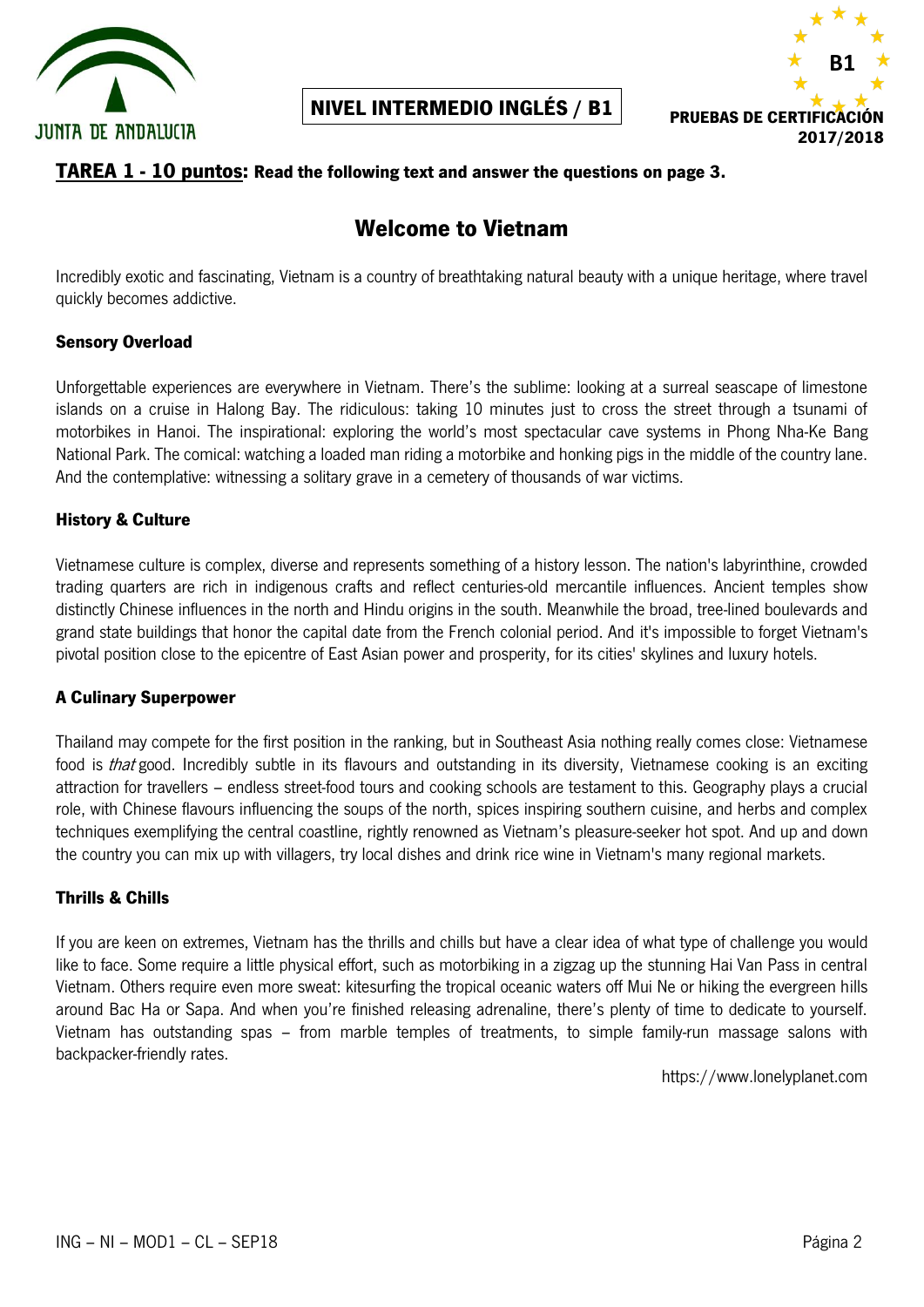



## **TAREA 1 - 10 puntos: Read the text about Vietnam on page 2. Choose the best option (A, B or C) to complete each sentence. Write your answers in the appropriate box. Only one of the answers is correct. The first one (0) is an example. You will get 1 point per correct answer.**

| 0. Why does Vietnam make travelling so addictive?                        |   |  |
|--------------------------------------------------------------------------|---|--|
| A) Because you can breathe fresh air.                                    |   |  |
| <b>B)</b> Because of its incomparable nature.                            | B |  |
| C) Because it is a solitary place.                                       |   |  |
| 1. The headline 'sensory overload' makes reference to                    |   |  |
| A) how psychologically prepared you must be to travel to Vietnam.        |   |  |
| <b>B)</b> how funny but difficult everyday situations can be in Vietnam. |   |  |
| C) how Vietnam can make you experience a wide diversity of feelings.     |   |  |
| 2. The most stupid thing that can happen to you in Vietnam is            |   |  |
| A) avoiding motorbikes to cross the street.                              |   |  |
| <b>B)</b> how people carry all kinds of things by motorbike.             |   |  |
| C) a cruise along the seascape in Halong Bay.                            |   |  |
| 3. Why does the Vietnamese culture represent a history lesson?           |   |  |
| A) Because of its old cities.                                            |   |  |
| <b>B)</b> Because it has been influenced by many countries.              |   |  |
| C) Because it has always been linked to the Hindu religion.              |   |  |
| 4. Some of the public buildings in the capital are influenced by         |   |  |
| A) India.                                                                |   |  |
| B) China.                                                                |   |  |
| C) France.                                                               |   |  |
| 5. According to the text                                                 |   |  |
| A) Vietnamese food is even better than Thai food.                        |   |  |
| <b>B)</b> Thai food is considered the best.                              |   |  |
| C) Vietnamese and Thai food are really different.                        |   |  |
| 6. What makes Vietnamese gastronomy so special?                          |   |  |
| A) Its complex techniques.                                               |   |  |
| <b>B)</b> The popularity of its cooking schools.                         |   |  |
| C) Its geographical location.                                            |   |  |
| 7. What is typical of the central coastline with regard to food?         |   |  |
| A) Herbs and professional cooking methods.                               |   |  |
| <b>B)</b> The use of spices influenced by southern Vietnam.              |   |  |
| C) Soups with Chinese flavours.                                          |   |  |
| 8. Apart from tasting the food and drinks, you can also _____<br>in      |   |  |
| <b>Vietnam</b>                                                           |   |  |
| A) move from the north to the south very easily                          |   |  |
| <b>B)</b> interact with local people                                     |   |  |
| C) visit many markets                                                    |   |  |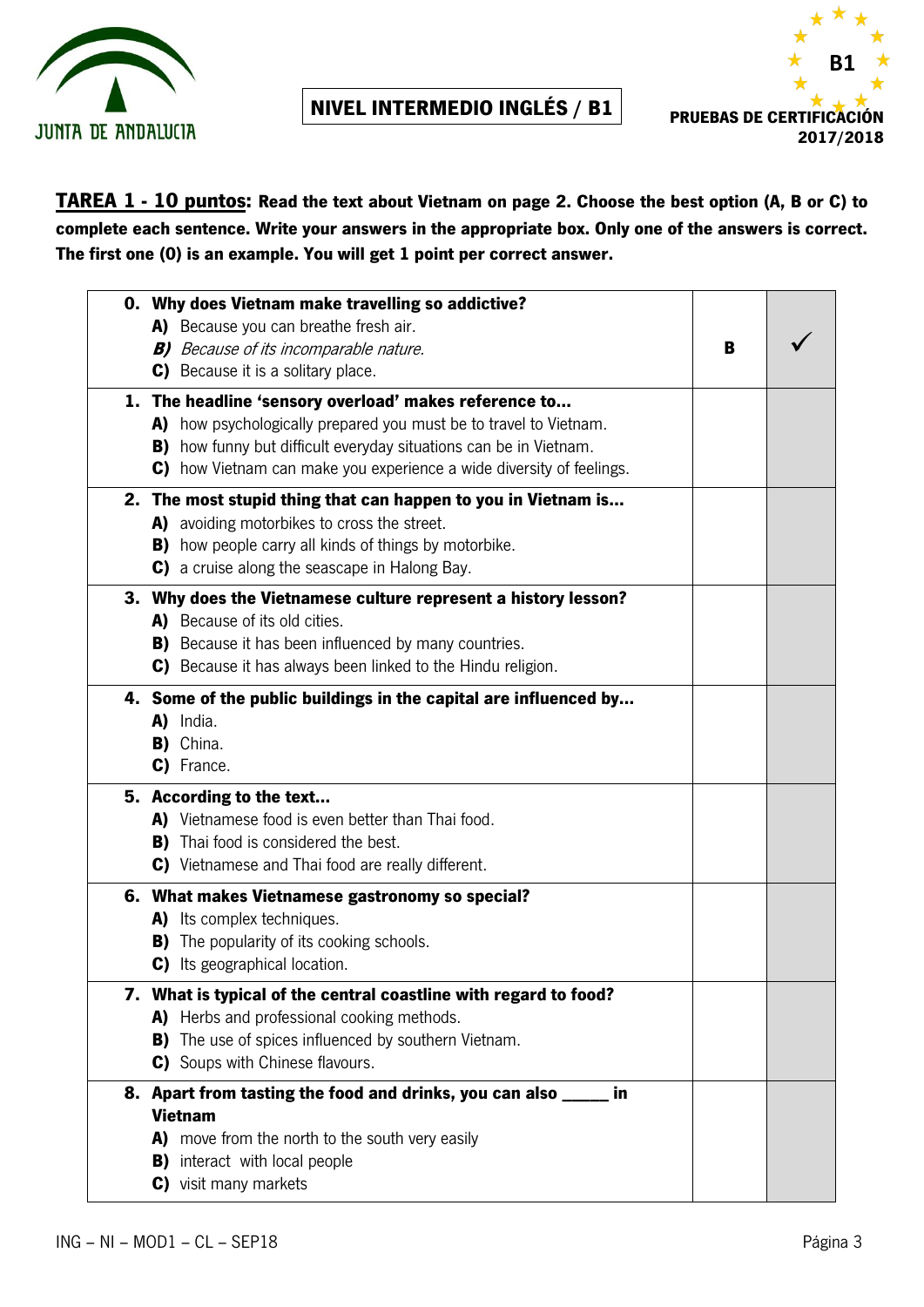



| 9. In the last section 'thrills and chills', when they mention 'if you are |  |  |  |  |  |  |  |
|----------------------------------------------------------------------------|--|--|--|--|--|--|--|
| keen on extremes', it refers to                                            |  |  |  |  |  |  |  |
| A) the types of extreme sports you can do in Vietnam.                      |  |  |  |  |  |  |  |
| <b>B)</b> the dangerous hills to go hiking in Vietnam.                     |  |  |  |  |  |  |  |
| C) the excitement and relax you can experience in Vietnam.                 |  |  |  |  |  |  |  |
| 10. You ______ if you decide to do some sport in Vietnam.                  |  |  |  |  |  |  |  |
| A) should be physically fit                                                |  |  |  |  |  |  |  |
| <b>B)</b> should choose the level of difficulty                            |  |  |  |  |  |  |  |
| C) should be a risky person                                                |  |  |  |  |  |  |  |
|                                                                            |  |  |  |  |  |  |  |

**PUNTOS:** / **10**

**TAREA 2 - 10 puntos: Read the text about the advantages of living in the countryside on page 5. There is a missing sentence at the beginning of each paragraph in the article. You will find them in the grid below in the wrong order. Match the sentences (B-M) with the correct paragraph (1-10). Number 0 is an example. There are TWO extra sentences that you do not need to use. You will get 1 point per correct answer.**

| A | Lam happy when I wake up.                | B | My family is a bit more protected from potential<br>issues in the future.            |  |  |  |
|---|------------------------------------------|---|--------------------------------------------------------------------------------------|--|--|--|
| C | My kids are learning about life.         | D | No more traffic noise all around me.                                                 |  |  |  |
| Е | know the history of what I eat nowadays. | F | I know my neighbors.                                                                 |  |  |  |
| G | My family lives here too!                | Н | I don't have to spend 10% of each day in the car<br>going from one place to another. |  |  |  |
|   | My family can breathe pure, clean air.   | J | Things are growing all around me.                                                    |  |  |  |
| K | l live in a safe environment.            | ш | There's plenty of free space available                                               |  |  |  |
| M | can easily enjoy outdoor activities.     |   |                                                                                      |  |  |  |

#### **WRITE YOUR ANSWERS IN THE GRID BELOW:**

| <b>GAP</b>    |   | ., | ٠<br> |  |  | $\mathbf{a}$<br>œ | 10 |
|---------------|---|----|-------|--|--|-------------------|----|
| <b>ANSWER</b> | n |    |       |  |  |                   |    |
|               |   |    |       |  |  |                   |    |
|               |   |    |       |  |  |                   |    |
|               |   |    |       |  |  |                   |    |

**PUNTOS:** / **10**